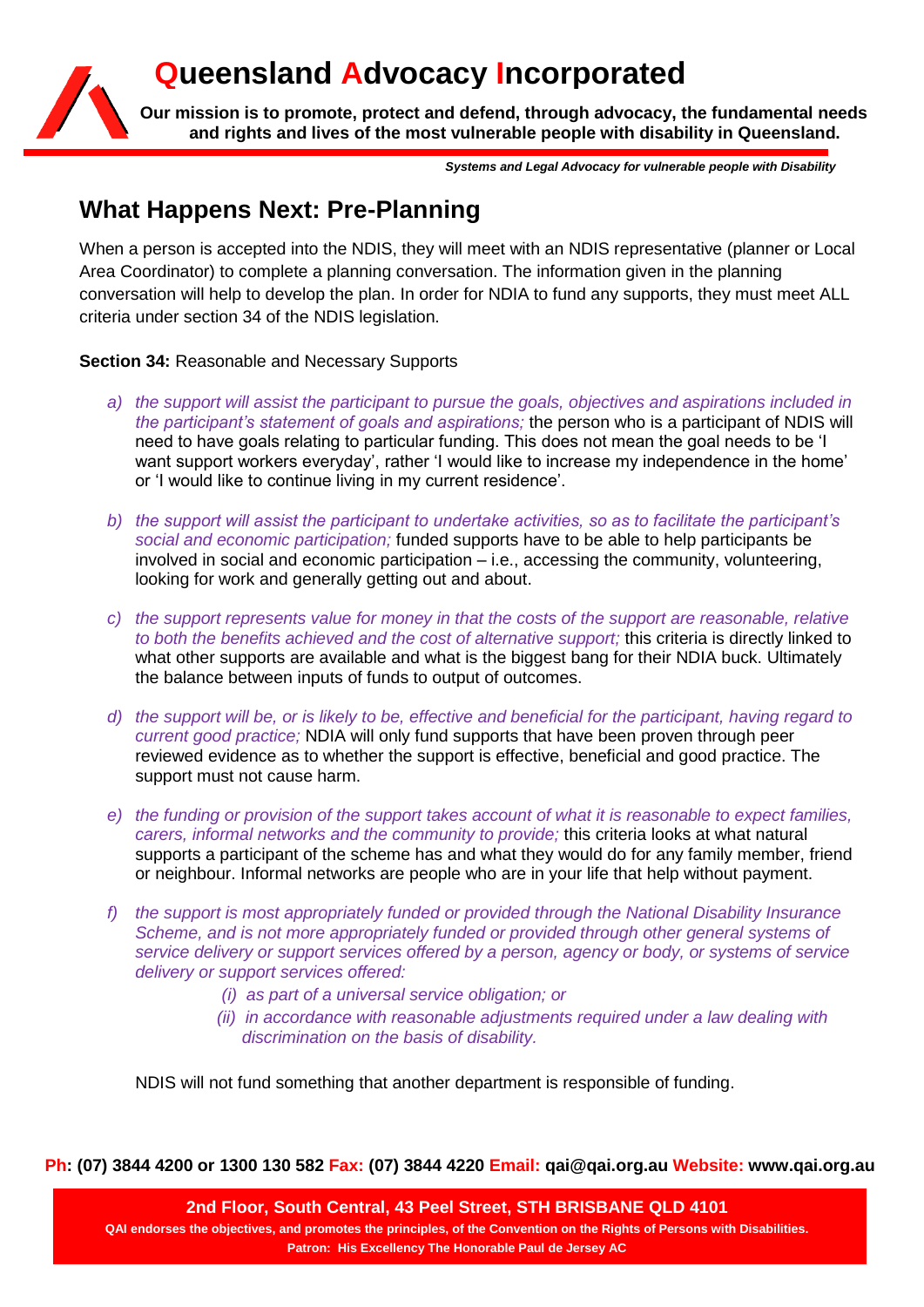#### **Preparing for your planning meeting**

Date:

Time:

NDIA Planner or Local Area Coordinator Name:

Location:

Whom do you want to help at you NDIS planning meeting?

**Participant statement:** this is a section on the front of your plan that describes you! Think about what you want everyone to know about you**:** name/ nickname, family, pets, hobbies, who you live with.

### **Informal and Community Supports**

Family:

Friends:

Other important people (Dr, teacher):

#### **Home**

Whom do you live with?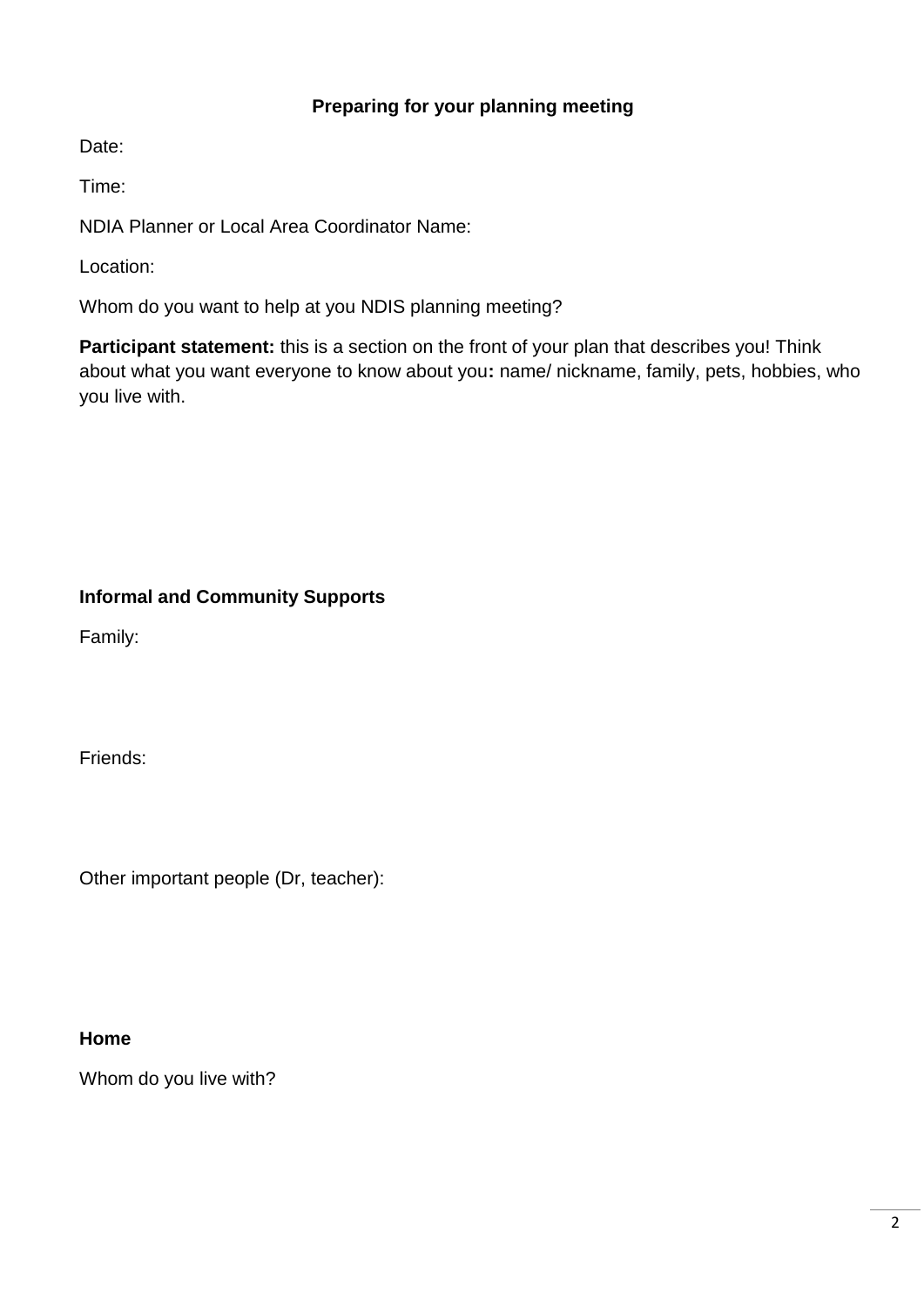Do you use equipment at home to help you be more independent?

Do you need paid support when you are at home?

Do you use communication tools or aids? What do you use? How old is it? Is there maintenance required? What would you like that you do not currently have? (Quotes are required)

Do you require equipment or aids to help you get around? What do you use? How old is it? Is there maintenance required? What would you like that you do not currently have? (Quotes are required)

Do you require home modifications? Is there maintenance required? What would you like that you do not currently have? (Quotes are required)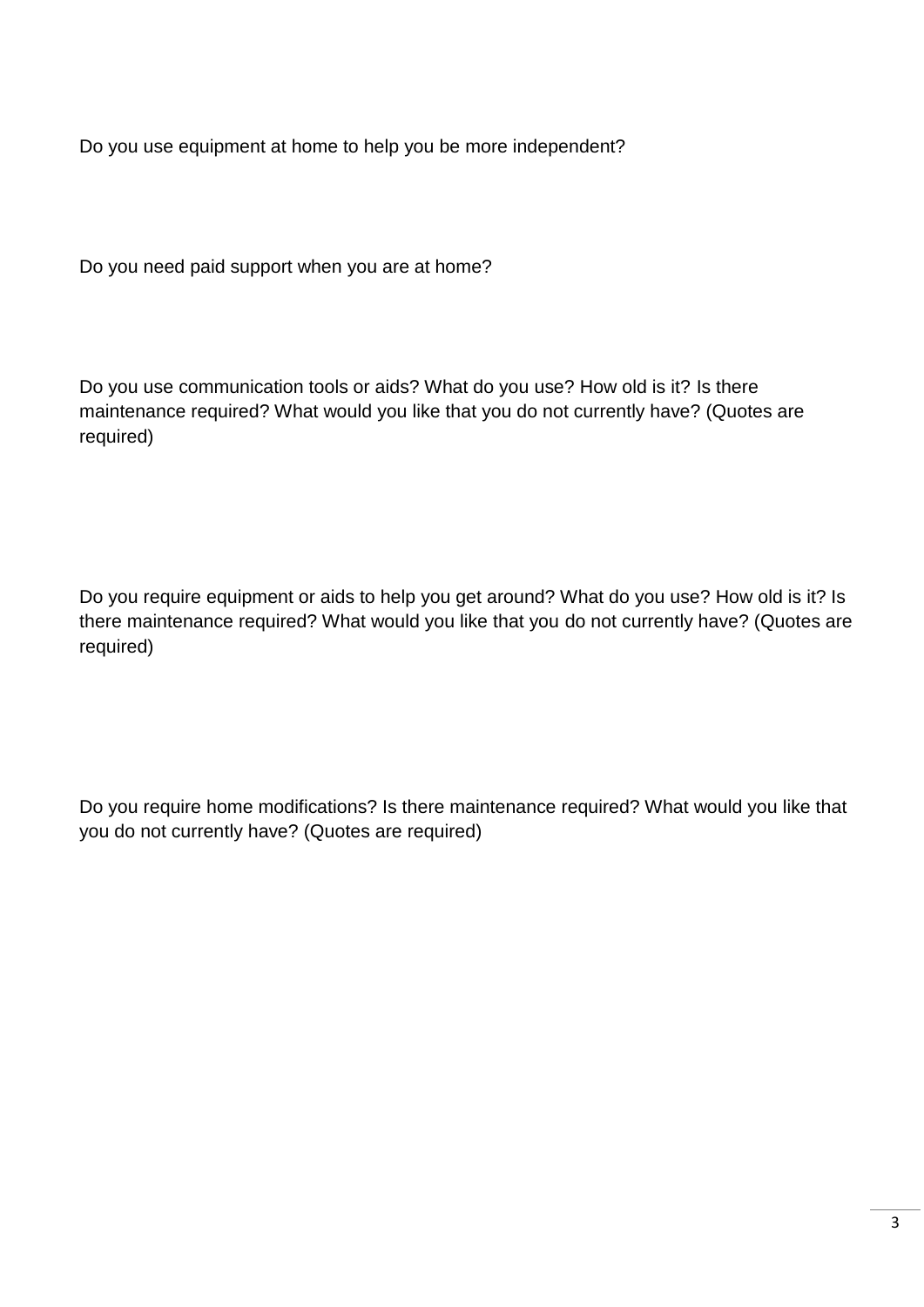**Tick the box that best describes how often you need support with each of the following tasks and then write down what type of support you need.**

| <b>Task</b>                | <b>Never</b> | <b>Sometimes</b> | <b>Always</b> | What you need support with |
|----------------------------|--------------|------------------|---------------|----------------------------|
| <b>Mobility</b>            |              |                  |               |                            |
| Communication              |              |                  |               |                            |
| Social<br>interactions     |              |                  |               |                            |
| Accessing the<br>community |              |                  |               |                            |
| <b>Making friends</b>      |              |                  |               |                            |
| Transport                  |              |                  |               |                            |
| Safety                     |              |                  |               |                            |
| Finding /<br>keeping a job |              |                  |               |                            |
| Involvement in<br>learning |              |                  |               |                            |

**Personal Care:** tick the box that best describes how often you need support with each of the following tasks and then write down what type of support you need.

| <b>Task</b>              | <b>Never</b> | <b>Sometimes</b> | <b>Always</b> | What you need support with |
|--------------------------|--------------|------------------|---------------|----------------------------|
| Showering /<br>bathing   |              |                  |               |                            |
| Dressing /<br>undressing |              |                  |               |                            |
| Grooming                 |              |                  |               |                            |
| Using the toilet         |              |                  |               |                            |
| Eating /<br>drinking     |              |                  |               |                            |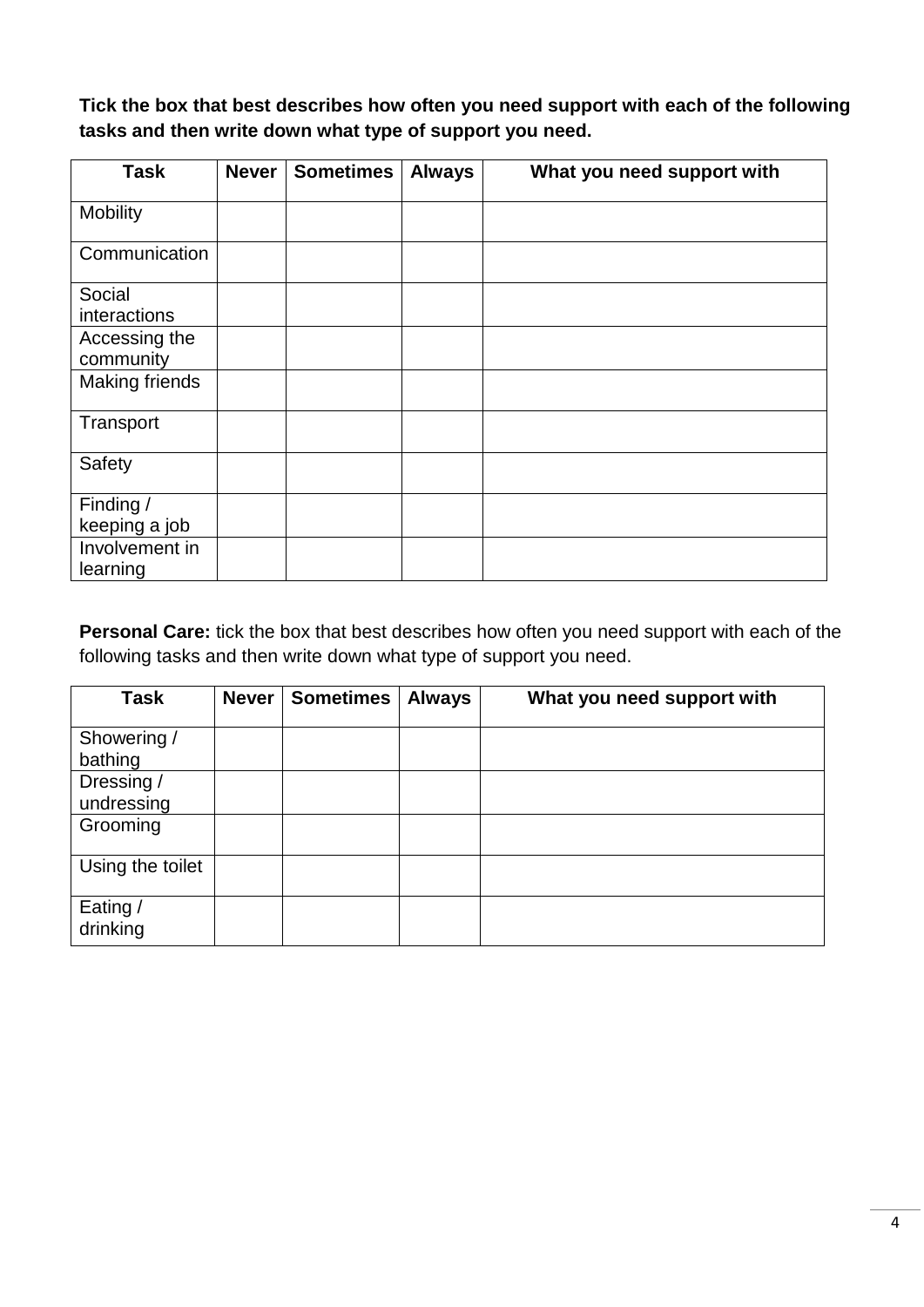**Daily Living:** tick the box that best describes how often you need support with each of the following tasks and then write down what type of support you need.

| <b>Task</b>     | <b>Never</b> | <b>Sometimes</b> | <b>Always</b> | What you need support with |
|-----------------|--------------|------------------|---------------|----------------------------|
| Shopping        |              |                  |               |                            |
| Housework       |              |                  |               |                            |
| Home            |              |                  |               |                            |
| Maintenance     |              |                  |               |                            |
| Laundry         |              |                  |               |                            |
| Gardening       |              |                  |               |                            |
| Paying Bills    |              |                  |               |                            |
| Managing        |              |                  |               |                            |
| <b>Finances</b> |              |                  |               |                            |
| Making          |              |                  |               |                            |
| appointments    |              |                  |               |                            |
| Getting to and  |              |                  |               |                            |
| from            |              |                  |               |                            |
| appointments    |              |                  |               |                            |
| Pet Care        |              |                  |               |                            |
| Preparing       |              |                  |               |                            |
| meals           |              |                  |               |                            |

Are there supports you require assistance with that are not listed above? What are they? How often do you require this support? What does this support look like?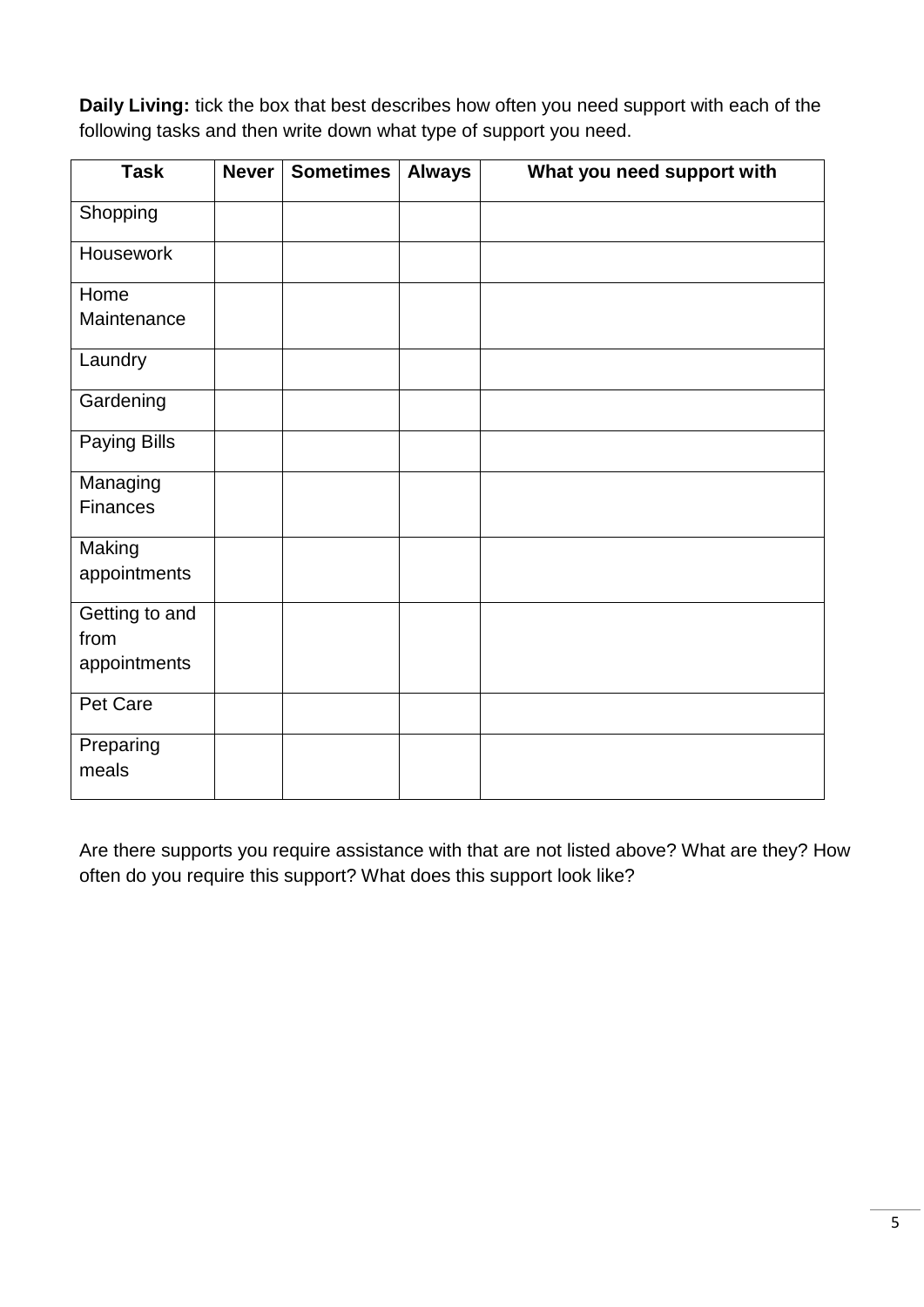**Daily Schedule:** what do you do, what do you have help with, how do you get there and back?

|                | <b>Monday</b> | Tuesday | Wednesday Thursday | Friday | <b>Saturday</b> | <b>Sunday</b> |
|----------------|---------------|---------|--------------------|--------|-----------------|---------------|
| <b>Morning</b> |               |         |                    |        |                 |               |
|                |               |         |                    |        |                 |               |
|                |               |         |                    |        |                 |               |
|                |               |         |                    |        |                 |               |
|                |               |         |                    |        |                 |               |
| Afternoon      |               |         |                    |        |                 |               |
|                |               |         |                    |        |                 |               |
|                |               |         |                    |        |                 |               |
|                |               |         |                    |        |                 |               |
|                |               |         |                    |        |                 |               |
| <b>Evening</b> |               |         |                    |        |                 |               |
|                |               |         |                    |        |                 |               |
|                |               |         |                    |        |                 |               |
|                |               |         |                    |        |                 |               |
|                |               |         |                    |        |                 |               |

**What do you not currently have but would you like?** Why would you like it? When and how often would you like it?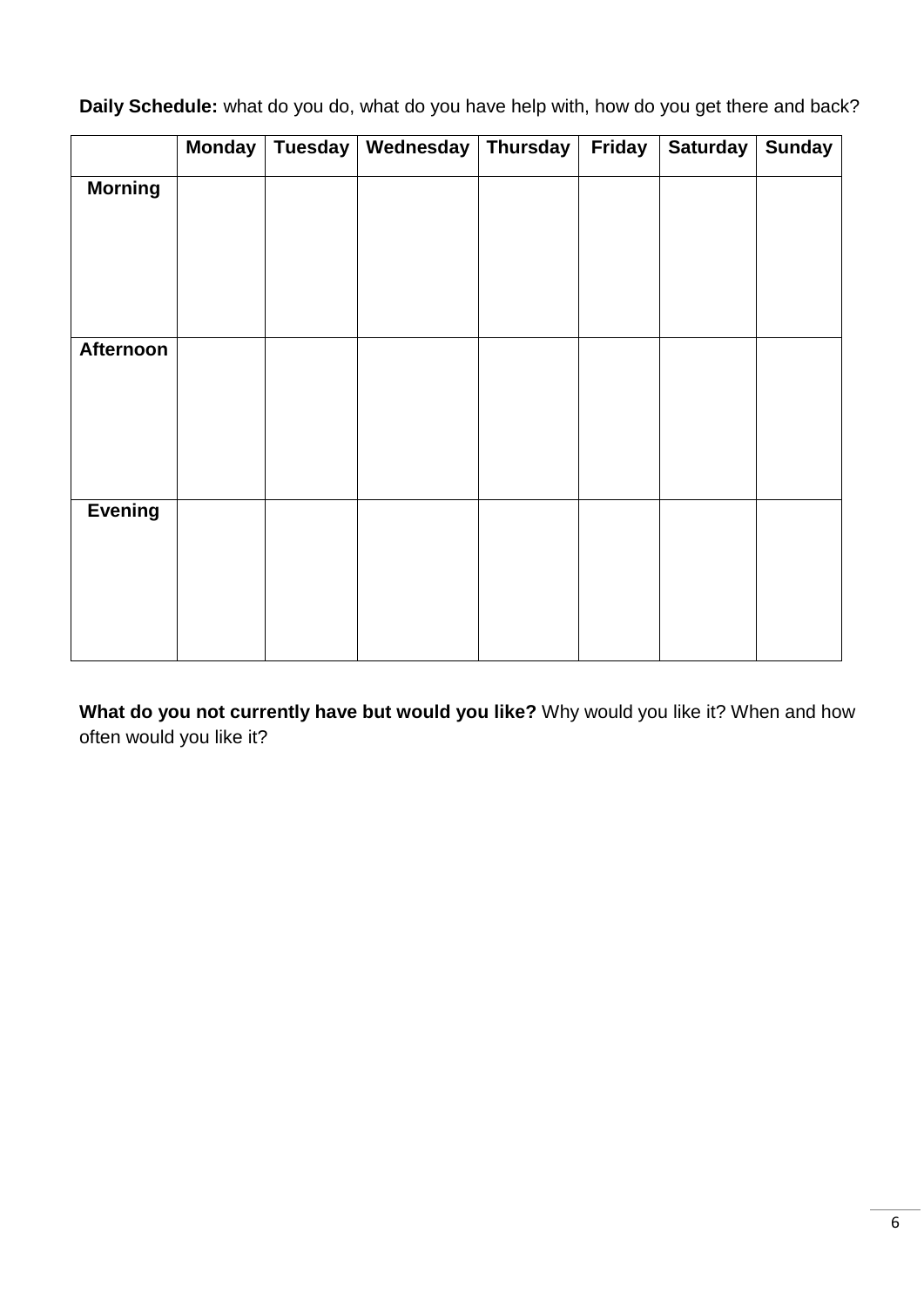**Additional Activities**; holidays, workshops, medical appointments, therapy sessions.

| What do you do? | When do you do it /<br>frequency? | What do you need help<br>with? |
|-----------------|-----------------------------------|--------------------------------|
|                 |                                   |                                |
|                 |                                   |                                |
|                 |                                   |                                |
|                 |                                   |                                |

**What do you not currently have but would like?** Why would you like it? When and how often would you like it?

**Goals**; the goals are to be in the participant's words. The NDIA use SMART goals, meaning Sspecific, M- measurable, A- attainable, R- relevant and T- timely. Although a NDIA representative cannot change the goals, they may want to workshop the goals with you to ensure they cover all your needs.

What are your goals, how will they be achieved, who will help you achieve these?

1.

2.

3.

4.